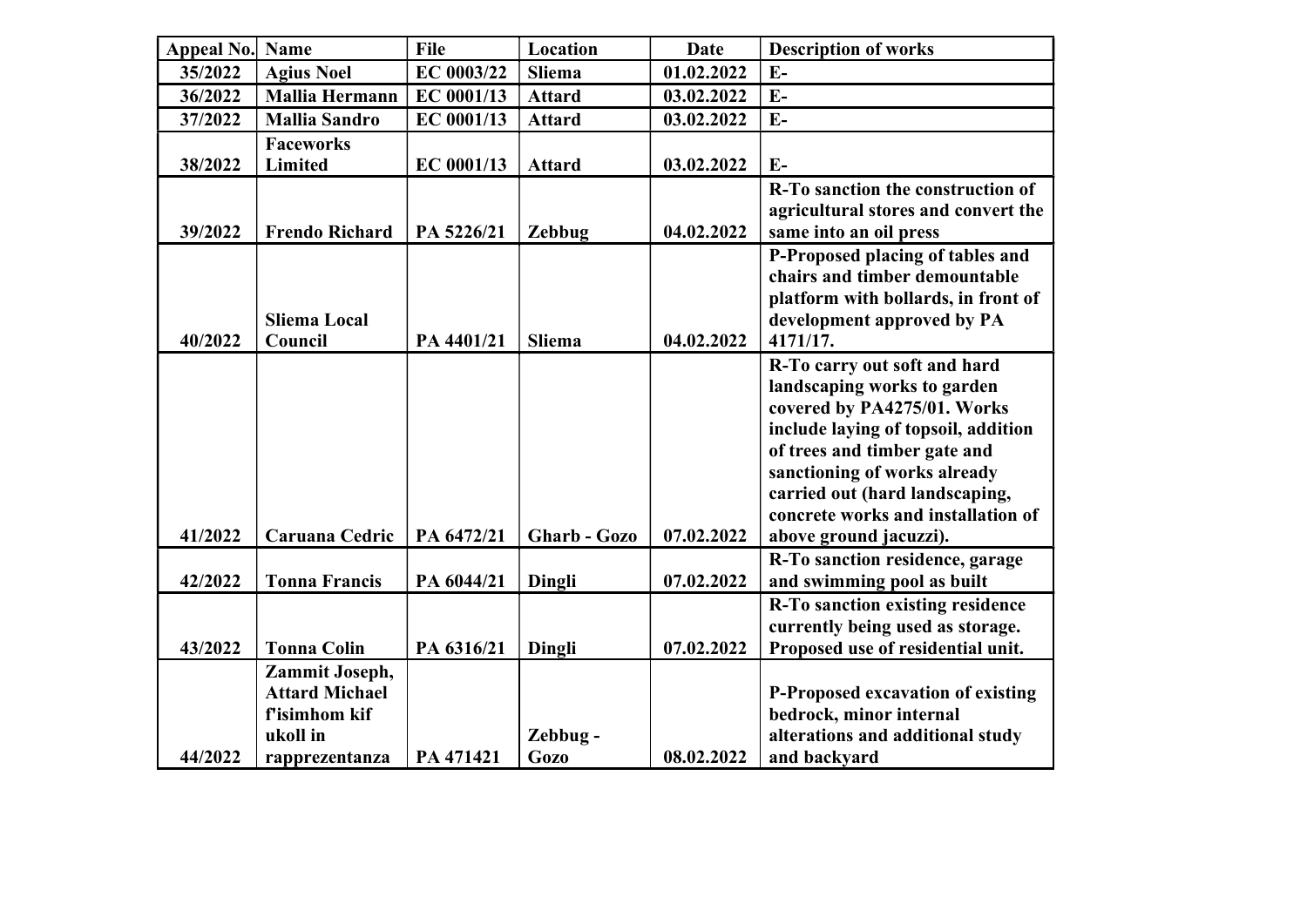|         | tal-eredi tal-<br>Familja Zammit                                                 |            |                         |            |                                                                                                                                                                                                                                                                                                                                  |
|---------|----------------------------------------------------------------------------------|------------|-------------------------|------------|----------------------------------------------------------------------------------------------------------------------------------------------------------------------------------------------------------------------------------------------------------------------------------------------------------------------------------|
| 45/2022 | Tua Richard &<br><b>Vicky</b>                                                    | PA 4506/21 | <b>Mgarr</b>            | 08.02.2022 | P-To sanction minor alterations<br>and additions to previously<br>approved PA10277/17, including<br>proposed alterations and<br>accretions to the existing fabric of<br>the building.                                                                                                                                            |
| 46/2022 | <b>Saturn</b><br><b>Investments</b><br>Ltd. Att. Arthur<br><b>Douglas Turner</b> | PA 6064/21 | Kercem -<br><b>Gozo</b> | 09.02.2022 | R-To relocate agricultural store<br>approved in PA 1617/20                                                                                                                                                                                                                                                                       |
| 47/2022 | <b>Bugeja Ernesto</b>                                                            | PA 4468/20 | <b>Birzebbugia</b>      | 09.02.2022 | P-Comprehensive development as<br>per MAP 02 in Ghirghien<br><b>Development Brief.</b> (to construct<br>182 basement garages and 161<br>overlying apartments to a<br>maximum height limitation as per<br><b>MAP 02)</b>                                                                                                          |
| 48/2022 | Din l-Art Helwa<br>$\boldsymbol{\&}$<br>Archaeological<br><b>Society Malta</b>   | PA 4468/20 | Birzebbugia             | 09.02.2022 | P-Comprehensive development as<br>per MAP 02 in Ghirghien<br><b>Development Brief.</b> (to construct<br>182 basement garages and 161<br>overlying apartments to a<br>maximum height limitation as per<br>MAP 02)                                                                                                                 |
| 49/2022 | Din l-Art Helwa                                                                  | PA 2378/21 | Lija                    | 09.02.2022 | P-Proposed demolition of existing<br>structures and uprooting of<br>existing vegetation, excavation of 2<br>basement private parking levels,<br>construction of 81 garages and 29<br>domestic stores, 17 maisonettes at<br>level 0, 18 apartments at level 1,<br>18 apartments at level 2 and<br>overlying 12 penthouses, as per |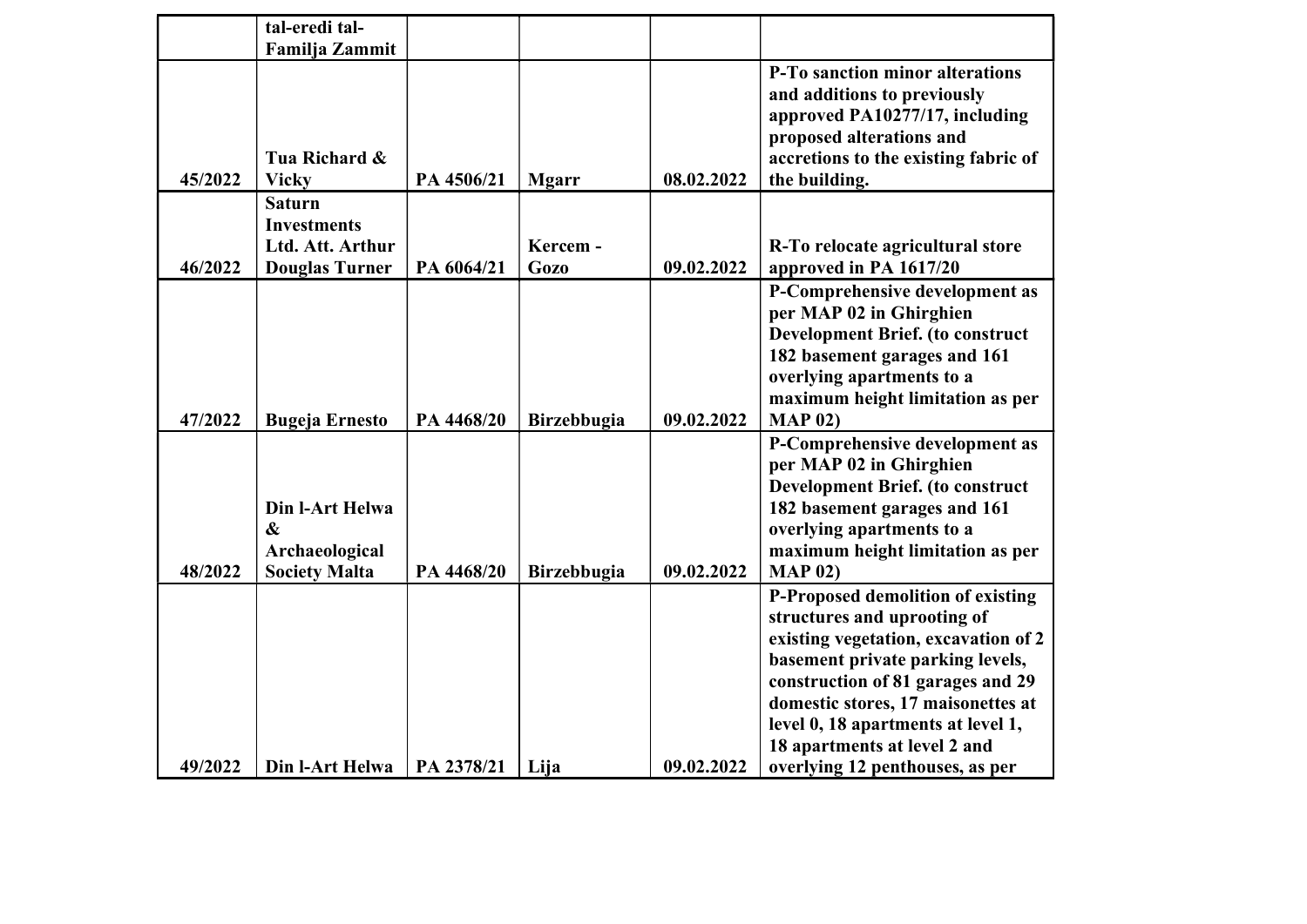|         |                      |            |                    |            | approved PC61/18.                                                                                      |
|---------|----------------------|------------|--------------------|------------|--------------------------------------------------------------------------------------------------------|
|         | <b>Schiavone Ian</b> |            |                    |            | R-To sanction swimming pool and                                                                        |
| 50/2022 | Joe                  | PA 6427/21 | <b>Birzebbugia</b> | 11.02.2022 | other alterations                                                                                      |
|         | Camilleri            |            |                    |            |                                                                                                        |
| 51/2022 | Giovanna             | EC 0007/22 | l/o Rabat          | 15.02.2022 | $E-$                                                                                                   |
|         |                      |            |                    |            | P-Proposed alterations and                                                                             |
|         |                      |            |                    |            | extension to existing to form 1                                                                        |
|         |                      |            |                    |            | apartment and triplex unit.                                                                            |
|         | Casaletto John u     |            |                    |            | Proposal includes installation of                                                                      |
| 52/2022 | <b>Victoria</b>      | PA 0141/21 | <b>Naxxar</b>      | 16.02.2022 | lift and construction of pool                                                                          |
|         |                      |            |                    |            | P-The extension of outdoor dining                                                                      |
|         |                      |            |                    |            | furniture on Merchant Street with                                                                      |
|         |                      |            |                    |            | Lands Authority's consent.                                                                             |
|         |                      |            |                    |            | <b>Application also includes</b>                                                                       |
|         |                      |            |                    |            | sanctioning of the relocation of the                                                                   |
| 53/2022 | <b>Zammit Jaime</b>  | PA 4505/21 | <b>Valletta</b>    | 16.02.2022 | ground floor bathroom.                                                                                 |
|         |                      |            |                    |            | R-To sanction the re-construction                                                                      |
|         |                      |            |                    |            | of a pre-1994 agricultural store                                                                       |
| 54/2022 | Peregin Lora         | PA 6460/20 | Siggiewi           | 16.02.2022 | and above ground reservoir                                                                             |
|         |                      |            |                    |            | P-Proposed internal and external                                                                       |
|         |                      |            |                    |            | amendments to approved PA                                                                              |
|         |                      |            |                    |            | $2479/16$ , including a                                                                                |
|         |                      |            |                    |            | reconfiguration, the deduction of 3                                                                    |
|         |                      |            |                    |            | residential units (new total 68) and                                                                   |
|         | <b>Tal-Ibragg</b>    |            |                    |            | the addition of 3 car spaces (new                                                                      |
|         | Complex              |            |                    |            | total 135) from that previously                                                                        |
| 55/2022 | <b>Association</b>   | PA 6961/20 | <b>Swieqi</b>      | 18.02.2022 | approved.                                                                                              |
|         |                      |            |                    |            | <b>R-Partial demolition of the</b>                                                                     |
|         |                      |            |                    |            | internal walls of an existing Class                                                                    |
|         |                      |            |                    |            | 4B shop. Opening of aperture onto                                                                      |
|         |                      |            |                    |            | the facade, formation of wc and                                                                        |
|         |                      |            |                    |            |                                                                                                        |
|         |                      |            |                    |            |                                                                                                        |
| 56/2022 | <b>Spiteri Izakk</b> | PA 8049/21 | Senglea            | 18.02.2022 | kitchenette using partitions and<br>change of use to Class 4C no<br>cooking on-site including shifting |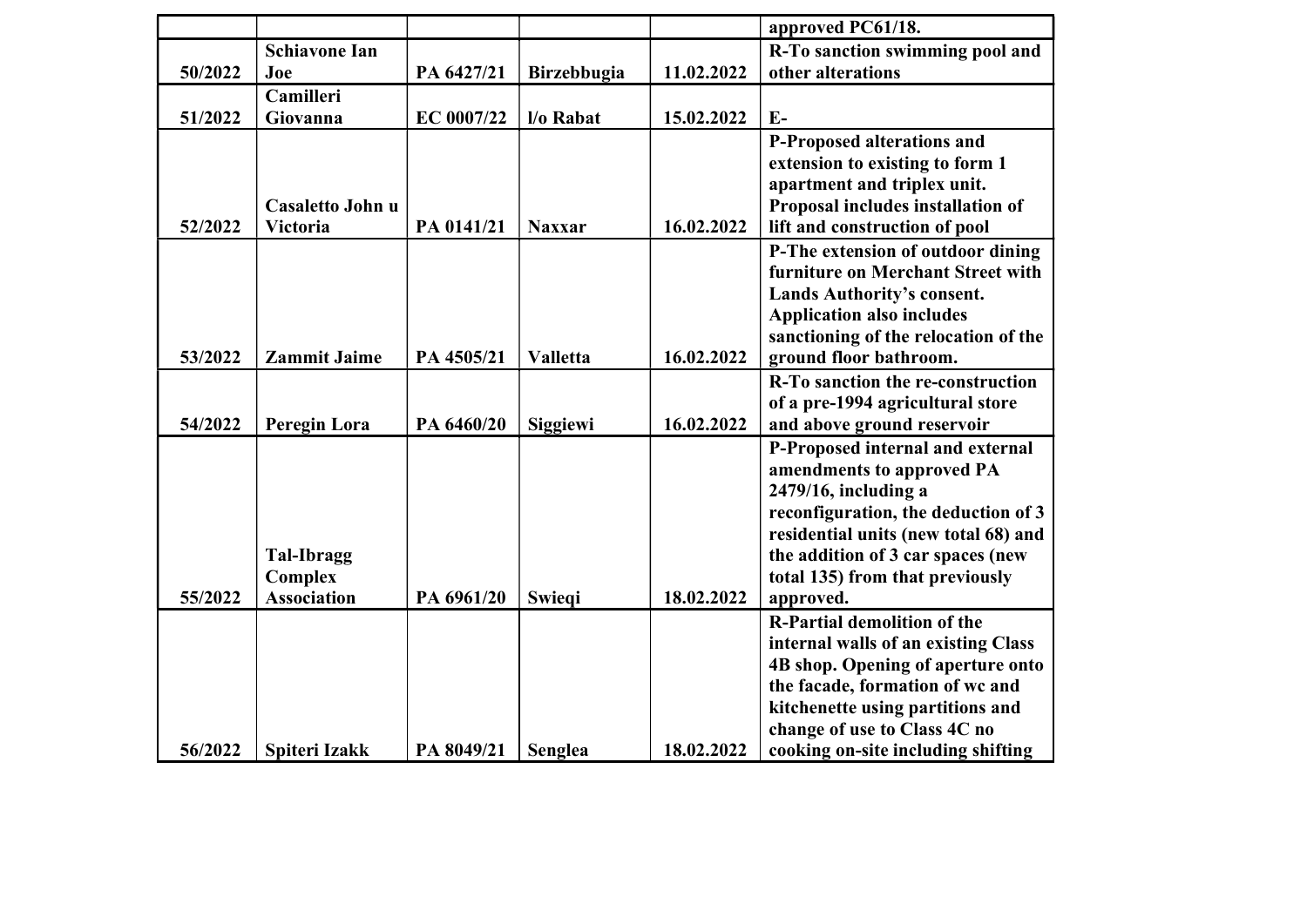|         |                                       |            |                       |            | of the existing sign.                                        |
|---------|---------------------------------------|------------|-----------------------|------------|--------------------------------------------------------------|
|         |                                       |            |                       |            | R-To convert front bedroom into                              |
|         |                                       |            |                       |            | garage and proposed opening of                               |
| 57/2022 | <b>Sacco Elizabeth</b>                | PA 4904/21 | <b>Qrendi</b>         | 21.02.2022 | garage door in façade.                                       |
|         |                                       |            |                       |            | R-To retain existing pre-1957                                |
|         |                                       |            |                       |            | alignment within UCA on former                               |
|         | <b>Tabone</b>                         |            |                       |            | foundations and correct current                              |
| 58/2022 | Cornelia                              | PC 0007/21 | <b>Nadur - Gozo</b>   | 22.02.2022 | alignment                                                    |
|         |                                       |            |                       |            | P-To demolish existing one storey                            |
|         | Schembri Iman,                        |            |                       |            | restaurant and construct garages                             |
|         | Schembri                              |            |                       |            | at basement level, a maisonette at                           |
|         | Anthony,                              |            |                       |            | ground floor level, 12 apartments                            |
|         | Schembri                              |            |                       |            | (2 apartments at each floor) at                              |
|         | Jesmond,                              |            |                       |            | first, second, third, fourth, fifth                          |
|         | <b>Schembri Simon</b>                 |            |                       |            | and sixth floor level, and 1                                 |
| 59/2022 | & Galea Ivan                          | PA 8474/20 | <b>St. Paul's Bay</b> | 23.02.2022 | penthouse at receded floor level.                            |
|         |                                       |            |                       |            | <b>P-Demolition of existing fully</b>                        |
|         |                                       |            |                       |            | detached bungalow (inc. basement                             |
|         |                                       |            |                       |            | rooms, garage and ground floor                               |
|         |                                       |            |                       |            | accommodation) and construction                              |
| 60/2022 | <b>Darley Peter</b><br><b>Michael</b> |            | <b>Iklin</b>          |            | of new bungalow (including pool<br>at basement level)        |
|         |                                       | PA 5333/21 |                       | 23.02.2022 |                                                              |
|         |                                       |            |                       |            | R-Proposed shifting of building/                             |
|         |                                       |            |                       |            | front garden alignment and                                   |
|         |                                       |            |                       |            | proposed change in zoning.                                   |
|         |                                       |            |                       |            | Application also includes the<br>establishment of the height |
|         | <b>Zammit</b>                         |            |                       |            | limitation for the area subject to                           |
| 61/2022 | <b>Raymond</b>                        | PC 28/19   | <b>Kalkara</b>        | 23.02.2022 | this PC.                                                     |
|         |                                       |            |                       |            | R-Sanctioning of timber-clad gate                            |
|         |                                       |            |                       |            | and proposed four (4) stables with                           |
|         |                                       |            |                       |            | adjoining paddock, manure                                    |
|         |                                       |            |                       |            | clamp, underground cesspit, and                              |
| 62/2022 | <b>Shields Darren</b>                 | PA 5113/21 | Safi                  | 24.02.2022 | additional soil.                                             |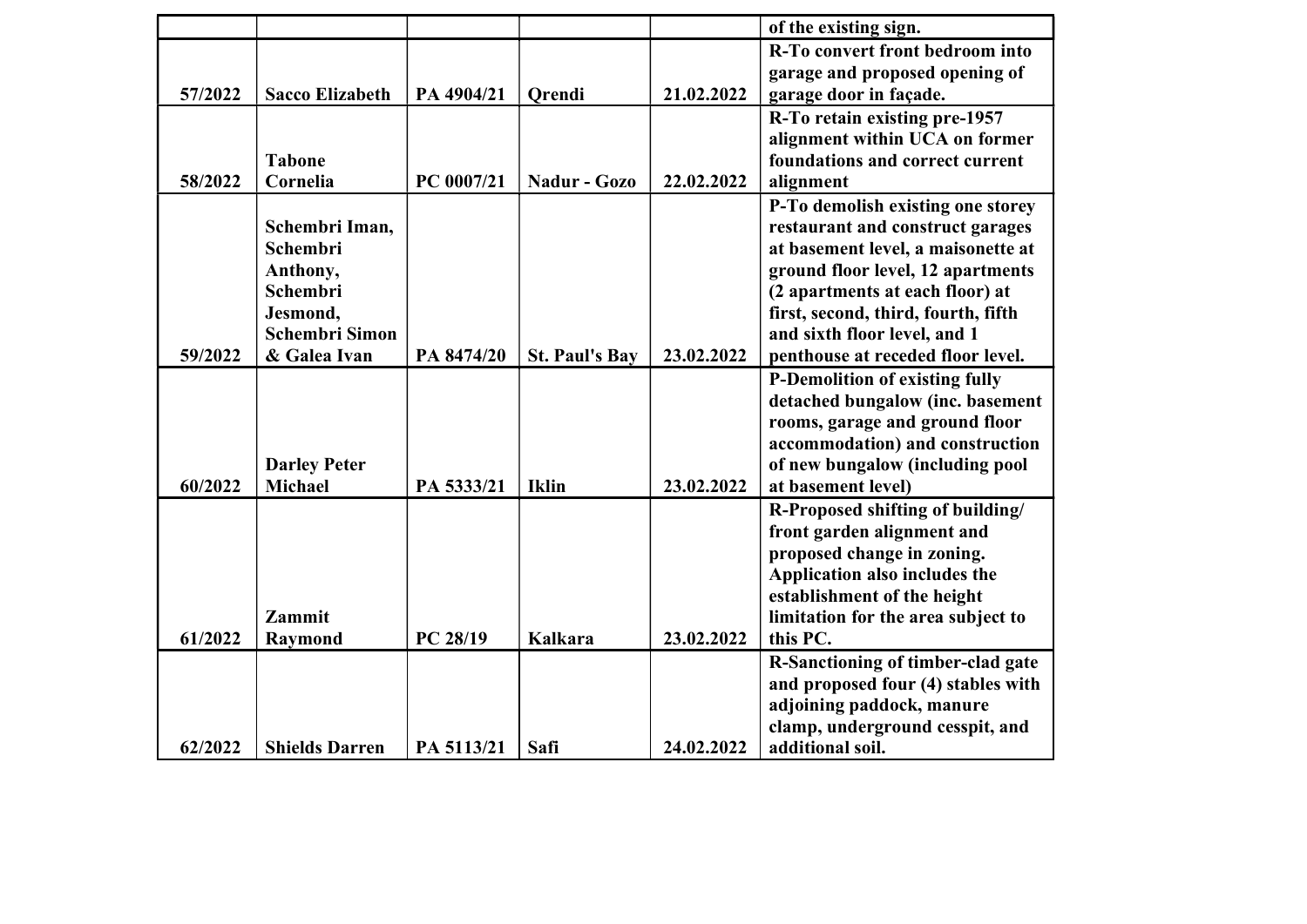|         |                       |            |                |            | R-Sanctioning of gate in existing         |
|---------|-----------------------|------------|----------------|------------|-------------------------------------------|
| 63/2022 | <b>Zahra Frank</b>    | PA 3973/21 | <b>Zurrieq</b> | 24.02.2022 | alleyway                                  |
|         |                       |            |                |            | P-To propose the change of use            |
|         |                       |            |                |            | from a disused residence to a             |
|         |                       |            |                |            | <b>Class 3B Hotel along with</b>          |
|         |                       |            |                |            | additional floors to a proposed           |
|         |                       |            |                |            | number of 7 floors. The                   |
|         |                       |            |                |            | development includes 23 hotel             |
|         |                       |            |                |            | rooms along with a kitchen, a suite       |
|         |                       |            |                |            | room at Setback Floor Level, bar          |
|         |                       |            |                |            | & lounge area, breakfast /                |
|         |                       |            |                |            | restaurant dining area, reception         |
|         |                       |            |                |            | area, swill room, luggage room            |
|         |                       |            |                |            | and a lift. The proposed works            |
|         |                       |            |                |            | include internal and external             |
|         |                       |            |                |            | alterations, excavation and               |
|         |                       |            |                |            | construction basement plant room          |
|         |                       |            |                |            | and reservoir as well as                  |
|         |                       |            |                |            | construction of walls and                 |
|         |                       |            |                |            | openings, additional construction         |
|         |                       |            |                |            | at ground and first floor level, and      |
|         | <b>Kunsill Lokali</b> |            |                |            | construction of additional levels as      |
| 64/2022 | tas-Sliema            | PA 7902/20 | <b>Sliema</b>  | 24.02.2022 | indicated.                                |
|         |                       |            |                |            | R-Change of use from Class 4C             |
|         | <b>Farrugia Chris</b> |            |                |            | shop to Class 4B and Class 4D,            |
|         | obo Fish Tot          |            |                |            | including alterations to facade and       |
| 65/2022 | Ltd.,                 | PA 4922/21 | Sliema         | 25.02.2022 | fixing of signage                         |
|         |                       |            |                |            | <b>C-Sanctioning of Class 4D activity</b> |
| 66/2022 | <b>Borg Edwin</b>     | PA 3176/21 | Sliema         | 25.02.2022 | within existing kiosk                     |
|         |                       |            |                |            | P-To demolish existing wall, to           |
|         |                       |            |                |            | construct semi-detached house             |
|         |                       |            |                |            | with reservoir and swimming pool          |
|         |                       |            | Victoria-      |            | at basement, ground and first             |
| 67/2022 | <b>Grech Andre</b>    | PA 3893/20 | <b>Gozo</b>    | 28.02.2022 | floor level                               |
| 68/2022 | <b>Stivala Carlo</b>  |            | San Giljan     | 28.02.2022 | $E-$                                      |